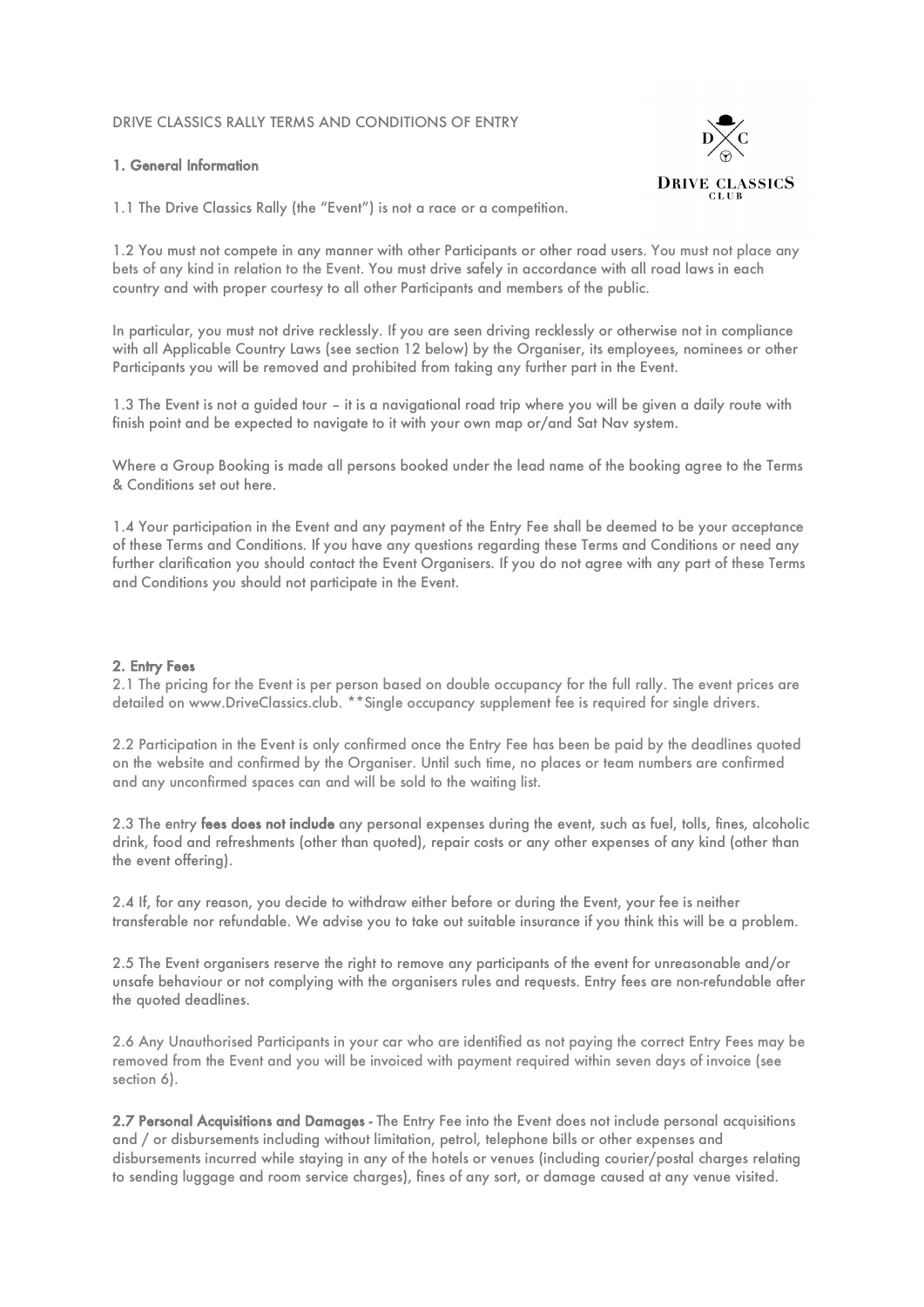## 3. Refunds

3.1 If you have to withdraw from any Drive Classics event for any reason you should notify the Organiser immediately.

3.2 For tickets booked before 5th of November and cancelled within 48 hours of booking there will be a full refund. For tickets cancelled before 8<sup>th</sup>of November, 2019 there will be 50% refund. No refunds will be awarded after that date. Tickets are non-transferrable.

3.3 The Organiser reserves the right to amend the advertised route at any stage without refunding any entry fees. All Entrants will be notified of any changes in this instance.

### 4. Age

You must be 18 or above on the first day of the event in order to participate in the Europe, America and Australia Events. For the UK event your co-pilot can be any age, all drivers must be over 18 with a full license.

### 5. Documents

It is the sole responsibility of all the participants to ensure that their documents are in order in accordance with the Event requirements. Documents must be valid from the beginning up to, and including, the last day of the event. You will be required to sign to this effect at the event launch. Failure to do so may result in disqualification from the Event without refund.

a) Driving Licence – all drivers must hold a valid full UK driving licence that will be accepted in any and all visited countries

b) Vehicle insurance – for all drivers

c) V5C (log book) or 'vehicle on hire' certificate for international events

d) MOT certificate – as the condition of a vehicle may deteriorate within the period of an MOT, it is your responsibility to ensure that your vehicle is in a roadworthy condition for the event.

e) Valid Passport together with the relevant visa(s) for each country visited – for all participants

f) Insurance - You must obtain and maintain appropriate insurance to cover your participation in the Event, this is your sole responsibility. You may be required to provide proof of insurance at registration.

#### 6. Unauthorized Participants

6.1 To participate in the Event you must pay the Entry Fee.

6.2 Unauthorised Participants are individuals who have not paid the Entry Fee and are therefore not either the named driver or co-driver and subsequently are not recognised or accredited Participants of the Event.

6.3 Any unauthorised individual and / or Unauthorised Participants, without exception, seen to be participating in the Event in any way will be charged immediately for their participation by the Organisers. If an Unauthorised Participant has been introduced by you the charge will be payable by you.

6.4 For the avoidance of doubt a Participant cannot invite an individual to participate in the Event unless they are the named driver or co-driver recognised by the Organiser.

6.5 For the avoidance of doubt, participating in the Event includes but is not limited to: being a passenger in or driving a participating car for any part or any stage of the Event when you are not registered as a driver or co-driver on the Event; being inside the car displays without accreditation provided by the Organiser; attending any dinners or events inside the Drive Classics Hotels or at any other location where a Drive Classics dinner or event is hosted; attending the Drive Classics checkpoints; attending Drive Classics parties where they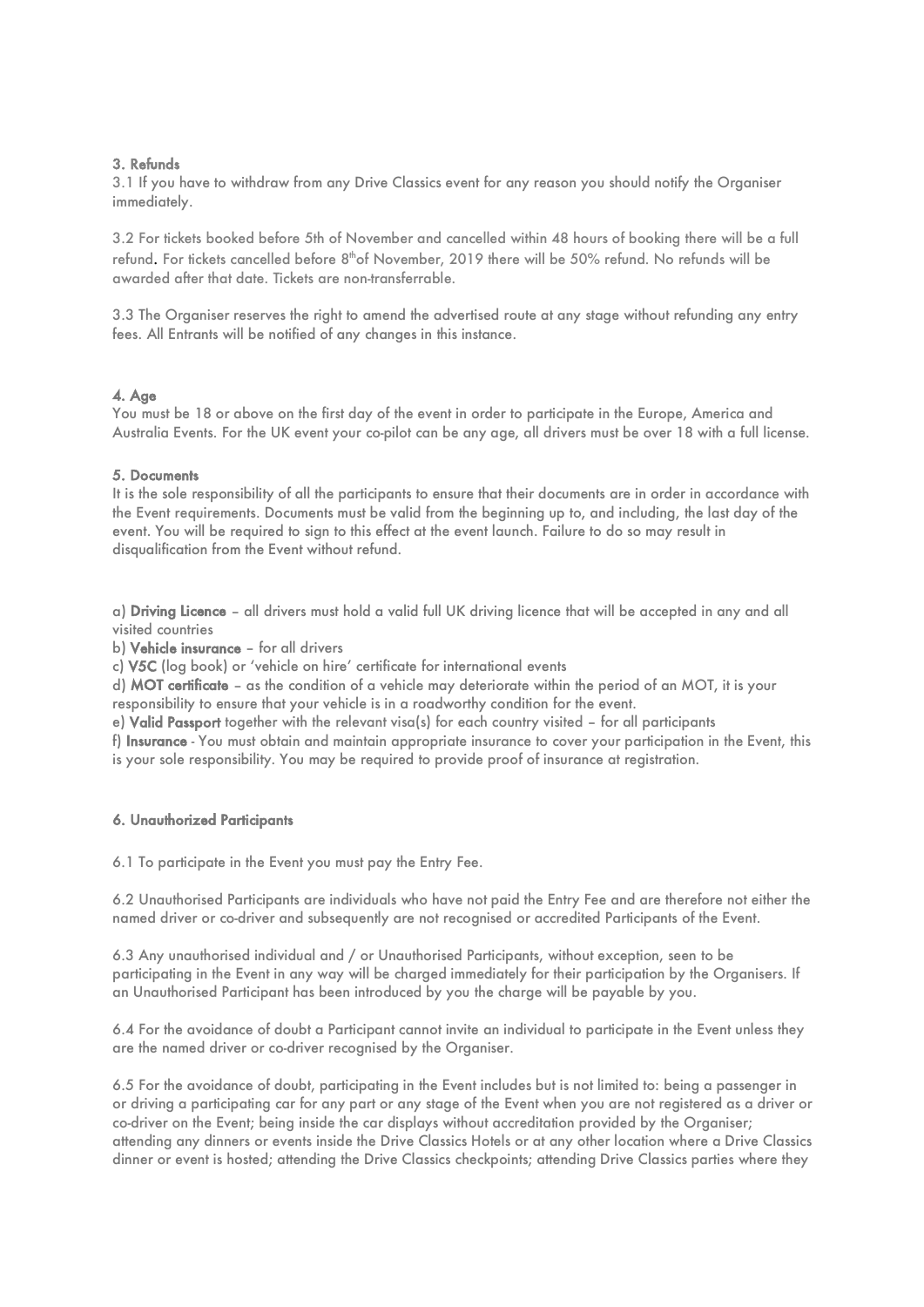are not named on the guest list; attending Drivers Briefing, Drivers Registration or any other occasion hosted during then Event.

## 7. Participants Support Cars

7.1 Support Cars are determined to be a car that gives assistance to participating cars and participants on the rally. These vehicles should hold back and not join the events official convoy.

7.2 Participants of support cars must also pay the entry fee for the event.

7.3 Support Cars are not in any way affiliated with the Event and as such do not require any branding pertaining to the Event, the route, Sponsors, personal sponsors team names or team numbers.

7.4 If you would like to add a support vehicle you must notify Drive Classics at least one month prior to the event you're participating in.

## 8. Hotel Rooms

8.1 Included in your Entry Fee you will receive one hotel room at each overnight hotel location ("Drive Classics Hotels") on the Event.

8.2 All hotel rooms will consist of either a king bed or twin beds for you and your co-driver to share. If you do not wish to share a room with your co-driver then you may purchase an additional room from Drive Classics or pay the single driver supplement fee.

## 9. Compliance

9.1 You must comply with all applicable laws and regulations of the country and/or states in which you are travelling ("Applicable Laws"), including without limitation all speed regulations, laws of the road, laws relating to the safety of your vehicle and laws relating to the possession or use of alcohol, drugs or other prohibited substances. If you breach any Applicable Laws, the Organiser reserves the right at its sole discretion and without being subject to any appeal to prohibit you from participating further in the Event without giving any refund.

9.2 You must participate in the Event in the vehicle you stated. You will only be able to participate in another vehicle subject to the Organiser's consent (which it is entitled to withhold in its absolute discretion). If the Organiser does not consent to you participating in a vehicle other than the one stated in the entry form, you shall be refused access to further participating in the Event (and you shall not be entitled to a refund of your Entry Fee).

9.3 The person(s) entering the Event and named on the Entry Form must participate in the Event. If for whatever reason you are unable to participate, your entry place is not transferable.

# 10. Responsibility

10.1 The Organiser accepts no responsibility or liability for (a) the consequences of you being refused passage and/or entry/exit to or from any country visited en route or (b) any damage that may be caused to your vehicle or damage to or loss of contents in the vehicle when taking temporary control of it.

10.2 Any additional costs incurred on the Event are your own responsibility and the Organiser reserves the right to recover any fees incurred arising out of your actions.

10.3 You must provide vehicle registration plates for both the front and rear of your vehicle. Failure to do so may prevent access to a country. It is your responsibility to ensure that you and your vehicle are compliant with locally applicable laws along the route (including limit weight, width, lighting and visibility). All drivers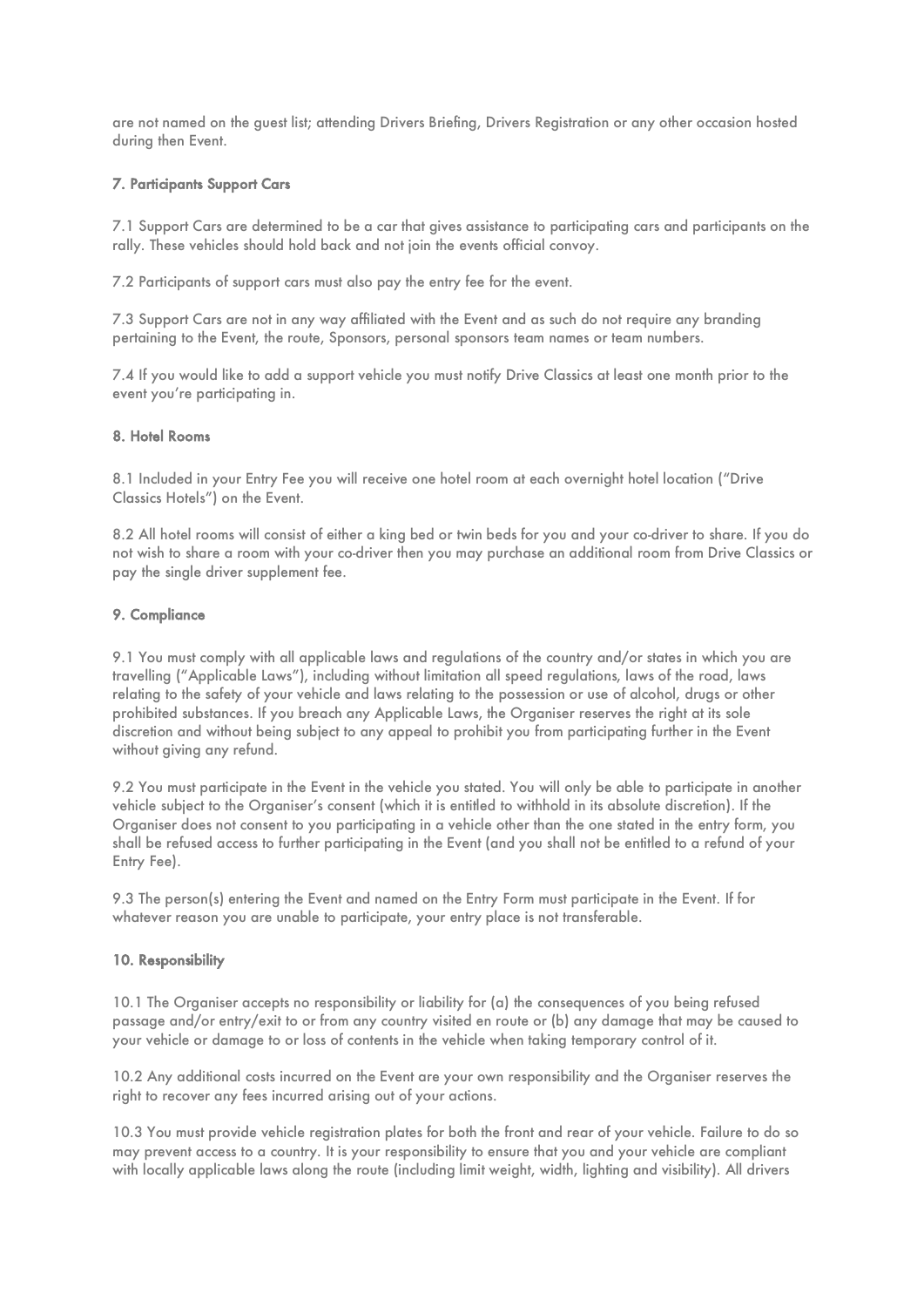must carry their full driving license, vehicle registration documents which are relevant to the country of registration, proof of vehicle tax and insurance and any necessary certificates and/or consents for use of the vehicle on public roads within the country of registration (where relevant). All information that the Organiser requests from you in relation to your own personal details and those of your vehicle must be accurate and complete in all material respects and you warrant to the

Organiser that all information which you provide is true and accurate to the best of your knowledge.

### 11. Conduct

11.1 You must conduct yourself appropriately at all times and abide by all the rules of the hotels and other venues used during the Event.

11.2 When 'checking in' to all hotels a credit card must be provided as a security guarantee against any and all incidental charges and any damage to the hotel property. Any such costs incurred must be paid for by you before 'checking out' or such costs may be automatically debited from your credit card in accordance with the individual hotels policies.

### 12. Intoxicating Substances

12.1 You must not consume alcohol while driving.

12.2 You must not drive under the influence of alcohol or any other intoxicating substance at any time.

12.3 If the Organiser finds you to be under the influence of alcohol while driving or attempting to drive or under the influence of any illegal or intoxicating substances the Organiser reserves the right to prohibit you from participating further in the Event.

12.4 There will be routine breathalyser checks on participants. The Organiser reserves the right to prohibit you from participating further in the Event if you refuse a breathalyser check.

### 13. Safety

You must not drive if your ability to do so safely and properly is in any way compromised by illness, lack of adequate rest, or any other condition.

### 14. Indemnity

It is a condition of your entry to the Event that you agree to indemnify the Organiser, its directors, officers, employees, agents and consultants against any and all claims, lawsuits and causes of action whatsoever or howsoever arising and brought against the Organiser by any third party as a result of your action or participation in the Event, including without limitation, your violation of any Applicable Laws or laws or regulations or your breach of these Terms and Conditions.

#### 15. Force Majeure

15.1 The Organiser, its directors, employees, sponsors, advisors, agents and consultants are not responsible if they cannot fulfil their obligations resulting from this contract (including without limit the holding of the Event or any part of it) in cases of fire, earthquake, epidemic diseases announced by the World Health Organisation, cyclone, flood, aridity, strike, lightning, war in the country, revolution, civil war, terrorist activities and similar troubles, blockade, embargo, confiscation and expropriation, and in other cases defined as Force Majeure by any applicable laws and / or Applicable Laws and regulations.

15.2 The Organiser cannot be held responsible if it is not possible for it to fulfil any one of its obligations or if a delay occurs in fulfilling its obligations due to any reason or situation beyond its will power and control, including but not limited to incidents arising from the operations of law enforcement in any territory, the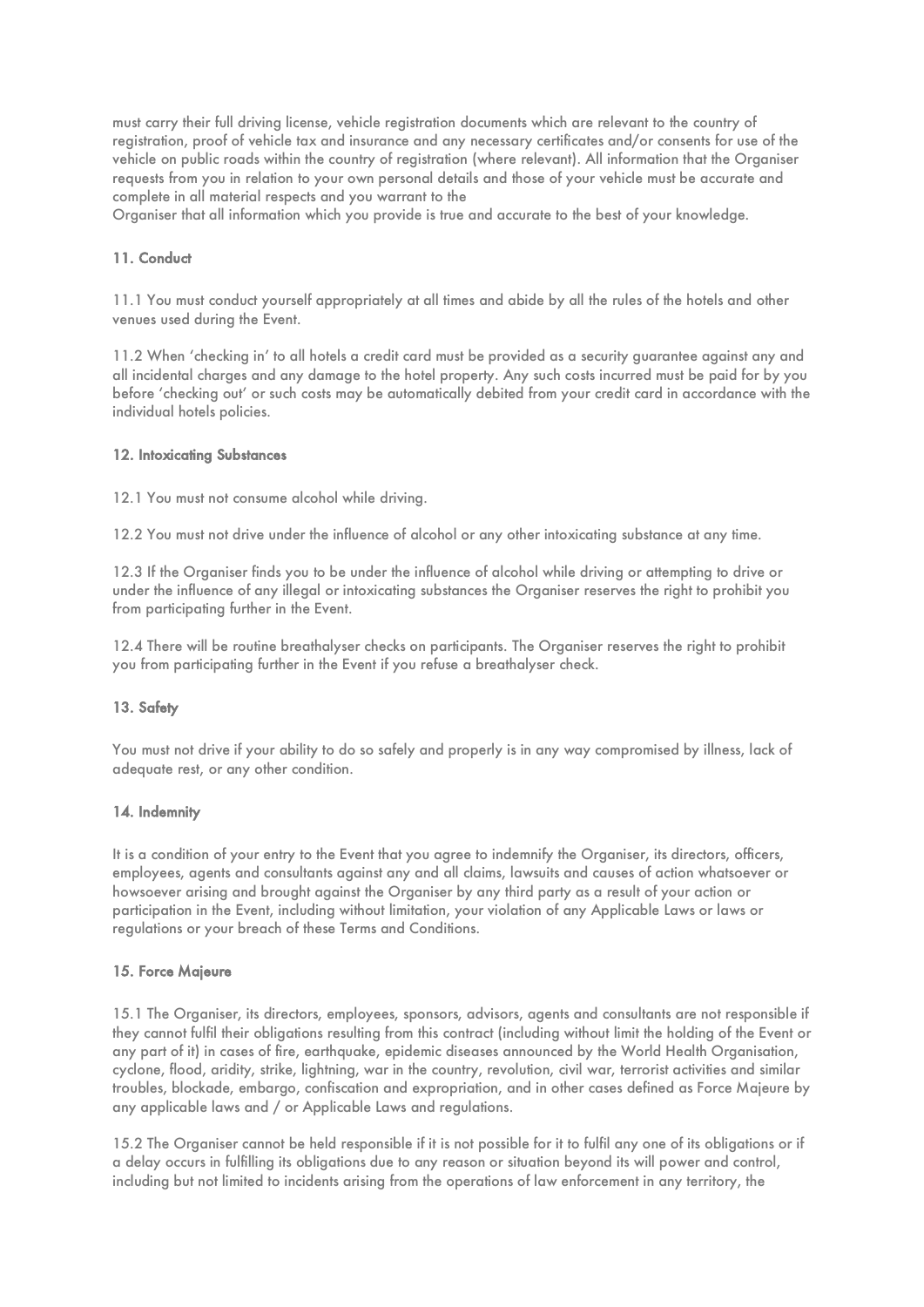general instructions of any relevant official institution, provisions of law, regulation and statute, instructions given by authorised officials such as police and government officials, extraordinary situations, and other force majeure events. For the avoidance of doubt, if the Organiser acting reasonably decides to call off the Event either before the Event or during the Event due to an incident (such as a death or serious injury in connection with the Event, or an event that otherwise naturally detracts from the Event), such event will be considered to be a force majeure event in accordance with this clause and the Organiser will have no liability, in particular and without limitation, to refund the Entry fee or any part of it to any Participant.

## 16. Logos

16.1 You agree to have the official decal pack applied to your vehicle by Organiser's nominees and to maintain them on your vehicle during the entire Event. This consists of the Drive Classics Rally logo and all official partners and sponsors names and logos as well as your allocated team number.

16.2 You shall not deface, cover up or otherwise obscure such stickers and shall use all reasonable endeavours to keep them visible at all times. Stickers are not permanent and easily removable without damaging vehicle finishes. The Organiser will therefore not be responsible for claims for damage to vehicle finishes as a result of the application or removal of such stickers.

16.3 You shall not be entitled to use any of the Organiser's, partners' or sponsors' logos, trademarks or name for any purpose whatsoever. In particular, you shall not be entitled to use the Drive Classics Rally logo or name on any website or in printed materials.

16.4 The Organiser shall not be responsible for any damage caused to your vehicle during the application or removal of the official decal pack. Any issues should be discussed directly with the company responsible for the application or removal.

## 17. Personal Sponsorship

17.1 Personal sponsorship for your vehicle is only permitted if you obtain the Organiser's prior written consent at least 30 days prior to the commencement of the Event.

17.2 Subject to obtaining the Organiser's prior written consent as to the identity of your personal sponsor(s), you will be entitled to place your own sponsors/sponsors names, marks and/or logos on your vehicle provided that your sponsor/sponsors does not / do not, in the Organiser's opinion and at its sole discretion, compete or conflict with the Event's Official sponsors.

17.3 Personal logos are to be produced at the cost of the Participant and applied in the designated areas only after the official decal pack has been applied.

### 18. Unauthorised Sponsorship

18.1 If you arrive at or attempt to participate in the Event with your vehicle, support vehicle displaying the branding of a sponsor that has not been authorised by the Organiser, you will be required at your own cost to remove such branding from your vehicle, failing which you shall be refused access to and participation in the Event (and you shall not be entitled to a refund of your Entry Fee).

18.2 All unapproved branding will be removed immediately by the Organiser without question or notification.

### 19. Copying the Event

By signing below, you are agreeing that you will not organise, invest in or fund a rally or similar event which attempts to replicate the Event or any of its unique features, activities and components or which seeks to benefit in any way from the Organiser's branding or goodwill. Doing so will result in legal action by the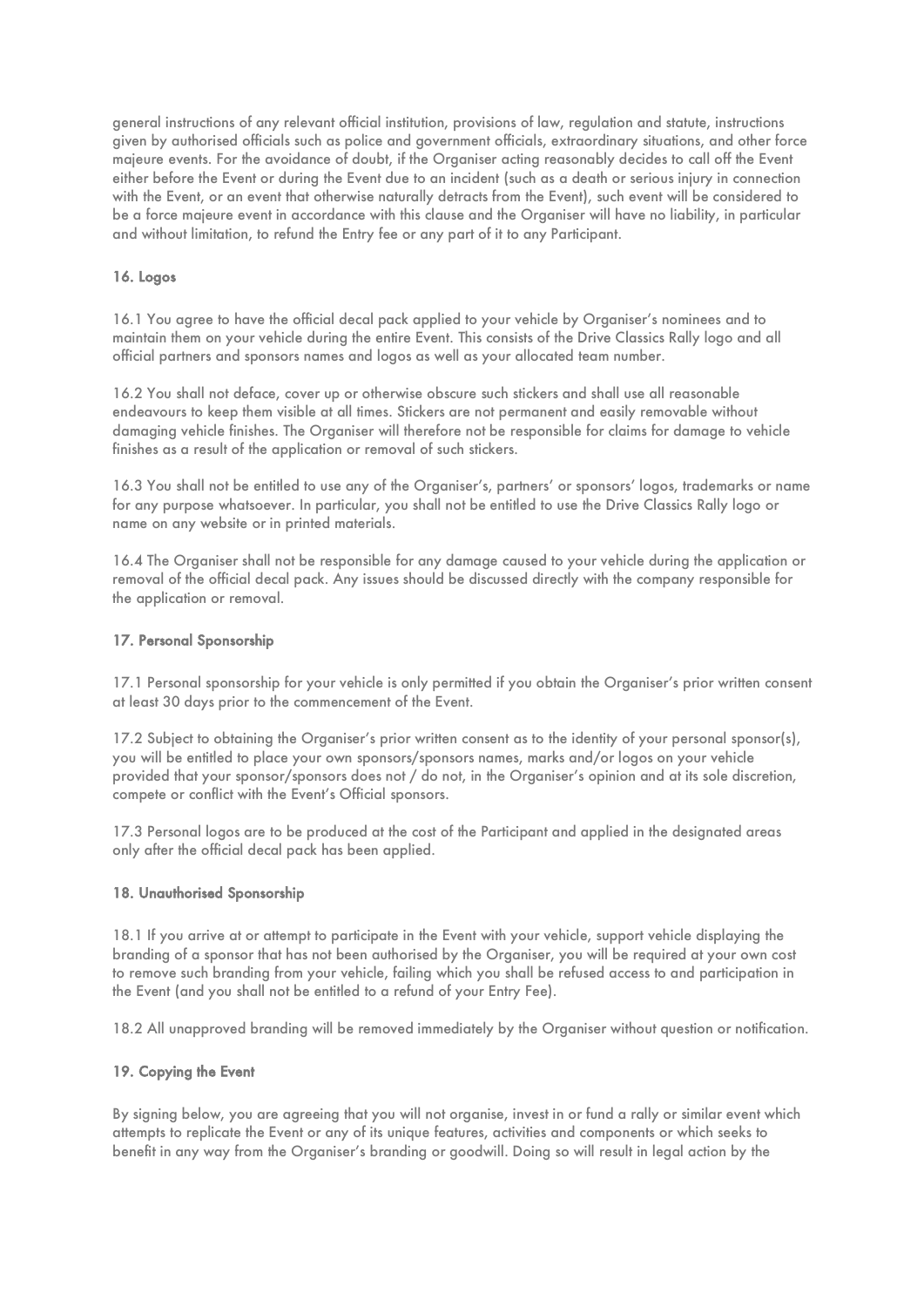Organiser and you hereby agree to remain liable for any and all costs incurred by the Organiser on a full indemnity basis.

## 20. Violation of Terms

If you violate any of the above terms and conditions or refuse to follow the instructions given to you during the Event by the Organiser or any of its employees or nominees, you may be prohibited from further participation in the Event.

## 21. Image Rights

21.1 By participating in the Event you consent to be photographed and to be included in the filming of footage documenting the Event.

21.2 You hereby waive any and all rights of publicity or privacy and grant the Organiser a royalty-free license to utilise your appearance in the Event in any and all manner and media throughout the world in perpetuity.

21.3 You further agree that the Organiser has the sole discretion to use or refuse to use any photographs or footage in which you appear, and that if the Organiser does use such photographs or footage, it may be edited at the Organiser's sole discretion.

21.4 You consent to the use of your name, image, likeness, voice and biographical material about you in connection with any and all footage, publicity and related promotional material and for any and all publicity and promotional purposes.

21.5 You expressly release the Organiser, its directors, officers, agents, employees, consultants, licensees and assignees from and against any and all claims which you have or may have for invasion of privacy, defamation or any other cause of action arising out of the production, distribution, broadcast or exhibition of photographs, footage or any promotional materials.

# 22. Personal Filming

22.1 You are entitled to take photographs and film footage of your participation in the Event for noncommercial purposes only (that is for personal and private use only).

22.2 You are not entitled to reproduce or use photographs or footage of the Event on any website for a commercial purpose, in any printed media or matter or in any television programme without first obtaining the prior written consent of the Organiser.

22.3 In all circumstances (both commercial and non-commercial) you agree not to photograph, record, reproduce, publicise digitally or in printed media any road traffic accidents, which may occur during the Event.

# 23. Media Appearances

23.1 You shall not be entitled to arrange or conduct any media appearances or make statements to the press relating to your participation in the Event without obtaining the prior written consent of the Organiser.

23.2 In the event that any press statements or media appearances are issued or required in any way in connection with your participation in the Event, you will co-operate fully with the Organiser in such activities.

# 24. Change of Terms

24.1 The Organiser reserves the right to change these terms and conditions from time to time subject to notifying you of the changes.